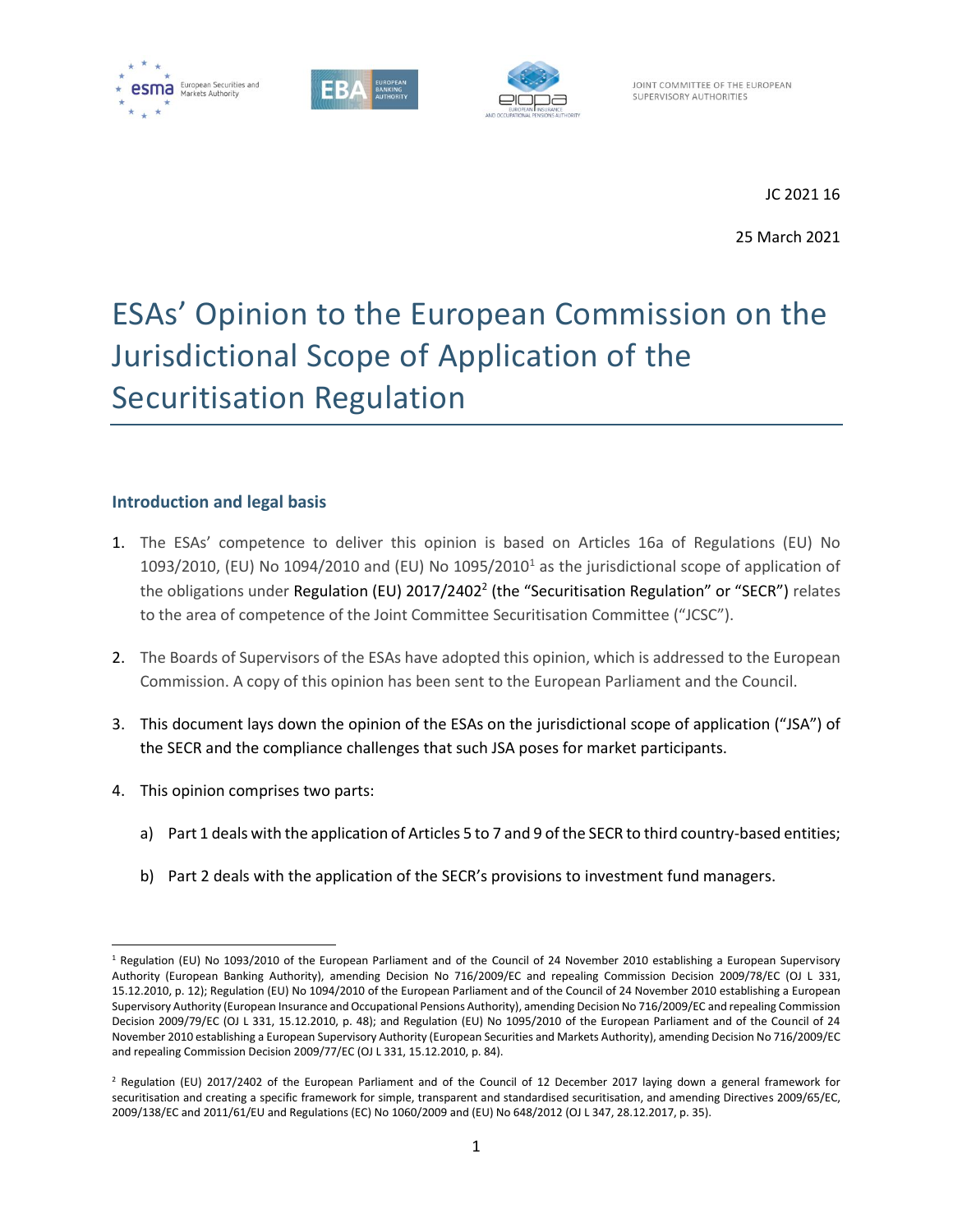





#### **JSA of the SECR: rationale and challenges**

- 5. The SECR was implemented as a response to the 2008-09 financial crisis, which originated in the global market for asset-backed securities, namely in the US subprime mortgage part of it, and eventually spread to European markets.
- 6. The SECR's main objective is to "restart high-quality securitisation markets, without repeating the mistakes made before the 2008 financial crisis"<sup>3</sup>. To that end, the SECR allocates to each of the securitisation parties certain structural and quality obligations in relation to the transaction. Competent authorities in each Member State must be designated to monitor compliance with the different SECR requirements and, accordingly, those authorities must have administrative and sanctioning powers on the securitisation parties to enforce compliance. For ease of reference, the securitisation's originator, original lender, sponsor and special purpose entity issuer (the "SSPE") will be referred to as the "sell-side parties" and the institutional investors as the "buy-side parties".
- 7. The SECR's definition of "securitisation" does not set out its jurisdictional scope and the definitions of the various parties and certain other provisions do not expressly require that these parties be established in the EU. For instance:
	- a) the definition of sponsor's referring to a credit institution "located in the Union or not" (Article 2 (5) of the SECR);
	- b) the express ban on establishing SSPEs in certain third countries as per Article 4 of the SECR, which means that the SECR allows establishing the SSPE in other third countries;
	- c) the references to sell-side parties "being established in the Union" or "in a third country" in points (a) to (d) of Article 5 (1) of SECR on due diligence requirements.
- 8. Thus, the SECR does not prevent entities located in a third country from being party to a securitisation. However, securitisations with a third country party on either the buy side or the sell side may give rise to difficulties in the interpretation of Articles 5 to 7 and 9 of the SECR that hamper the effective functioning of the market.
- 9. This document seeks to address those difficulties by setting out the ESAs' opinion on the JSA of the SECR in relation to securitisations with a third country party on either the buy side or the sell side. Where there are matters that can be clarified within the current SECR text, the ESAs' view is that the European Commission should issue a statement with interpretative guidance. Where there are matters that cannot be dealt with through interpretation of the current SECR text, the ESAs' opinion includes concrete proposals to amend the SECR where appropriate.

<sup>&</sup>lt;sup>3</sup> Recital 2 of the Securitisation Regulation 2017/2402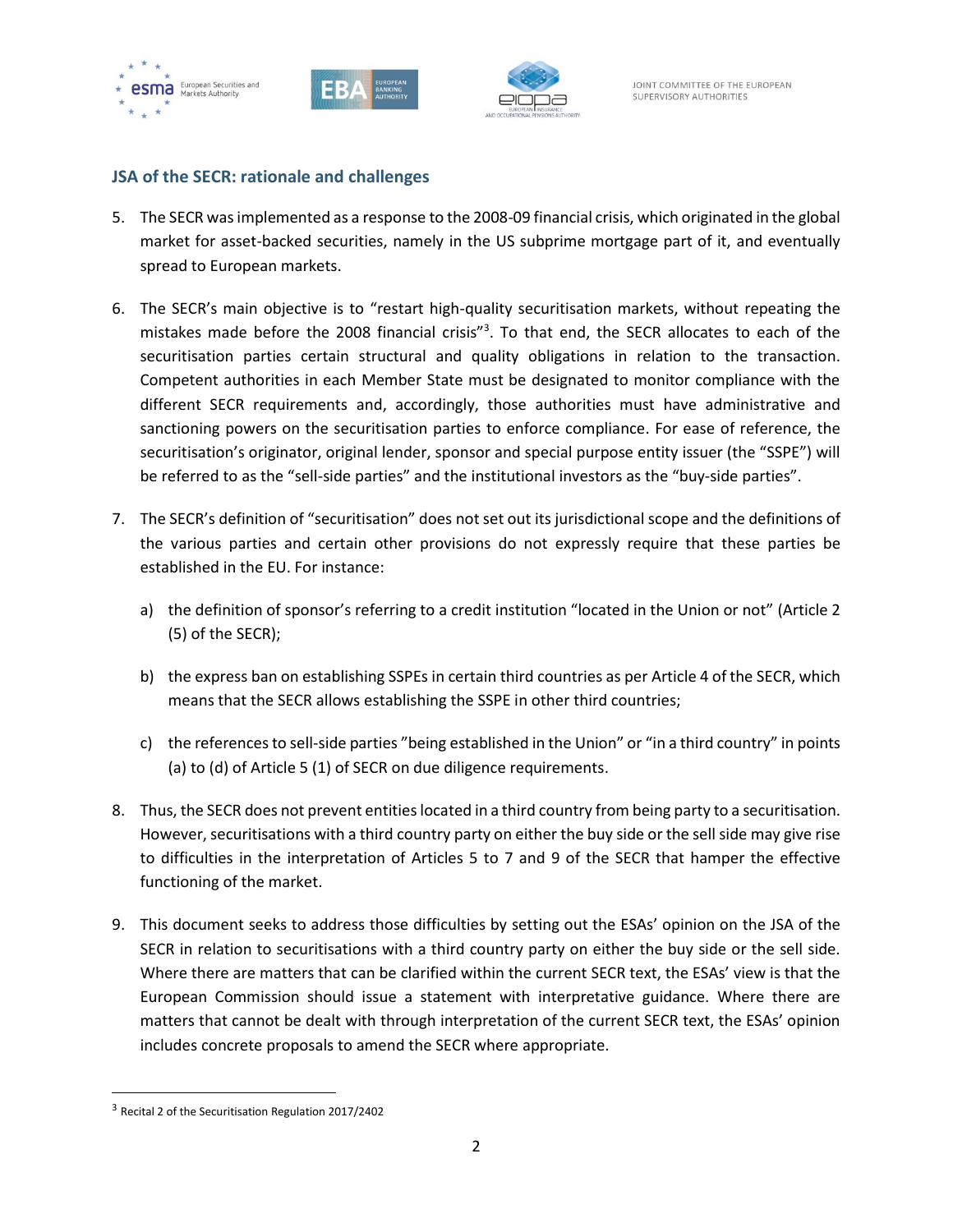





*ESAs' opinion on the jurisdictional scope of the SECR* 

- The European Commission should issue a statement to provide interpretative guidance on the application of Articles 5 to 7 and 9 of the SECR to securitisations with third country-located party(ies) and on the application of Article 5 of the SECR to third country-located institutional investors.
- Without prejudice to the above, Articles 5 to 7 and 9 of the SECR should be amended insofar as necessary to address the issues concerning the jurisdictional scope of application referred to in this Opinion. The European Commission may want to use the upcoming review of the securitisation framework as an opportunity to propose the necessary amendments.

## **Part 1 – Application of Articles 5 to 7 and 9 to a securitisation with third country parties**

## **1.1. The "sell-side" parties' obligations (Articles 6, 7 and 9 of the SECR)**

- 10. The sell-side parties are subject to specific obligations to ensure that the securitisation meets certain structural and quality requirements as laid out in Articles 6, 7 and 9 of the SECR. These obligations are, in turn, mirrored by the obligation on institutional investors to verify the matters referred to in paragraphs (1) and (2) of Article 5 in relation to the sell-side parties referred to therein before investing in the securitisation. More concretely, an explicit reference to a securitisation party being "established in a third country" in points (b) and (d) of Article 5(1) acts to impose specific verification duties on EU-located institutional investors as regards third country-located sell-side parties. Articles 6, 7 and 9 of the SECR are, however, silent on the location of the securitisation's sell-side parties.
- 11. Where a securitisation features all its sell-side parties in a third country (a "third country securitisation"), Articles 6, 7 and 9 of the SECR do not apply directly to that securitisation but indirectly through the investor verification laid out in paragraphs (1) and (2) of Article 5 of the SECR. Where the investor verifies that the sell-side party in the third country has failed to comply with any applicable requirement therein (or where the institutional investor fails to carry out the required verification), it may not invest in that securitisation.
- 12. However, where a securitisation features a mix of sell-side parties located inside and outside the EU, the question is raised as to how those transactions would comply with Articles 6, 7 and 9 of the SECR, taking into account that the designated competent authority would have no powers to enforce compliance of these Articles on the parties to the securitisation located outside the EU. This inability to hold direct accountability on some of the securitisation's sell-side parties would appear at odds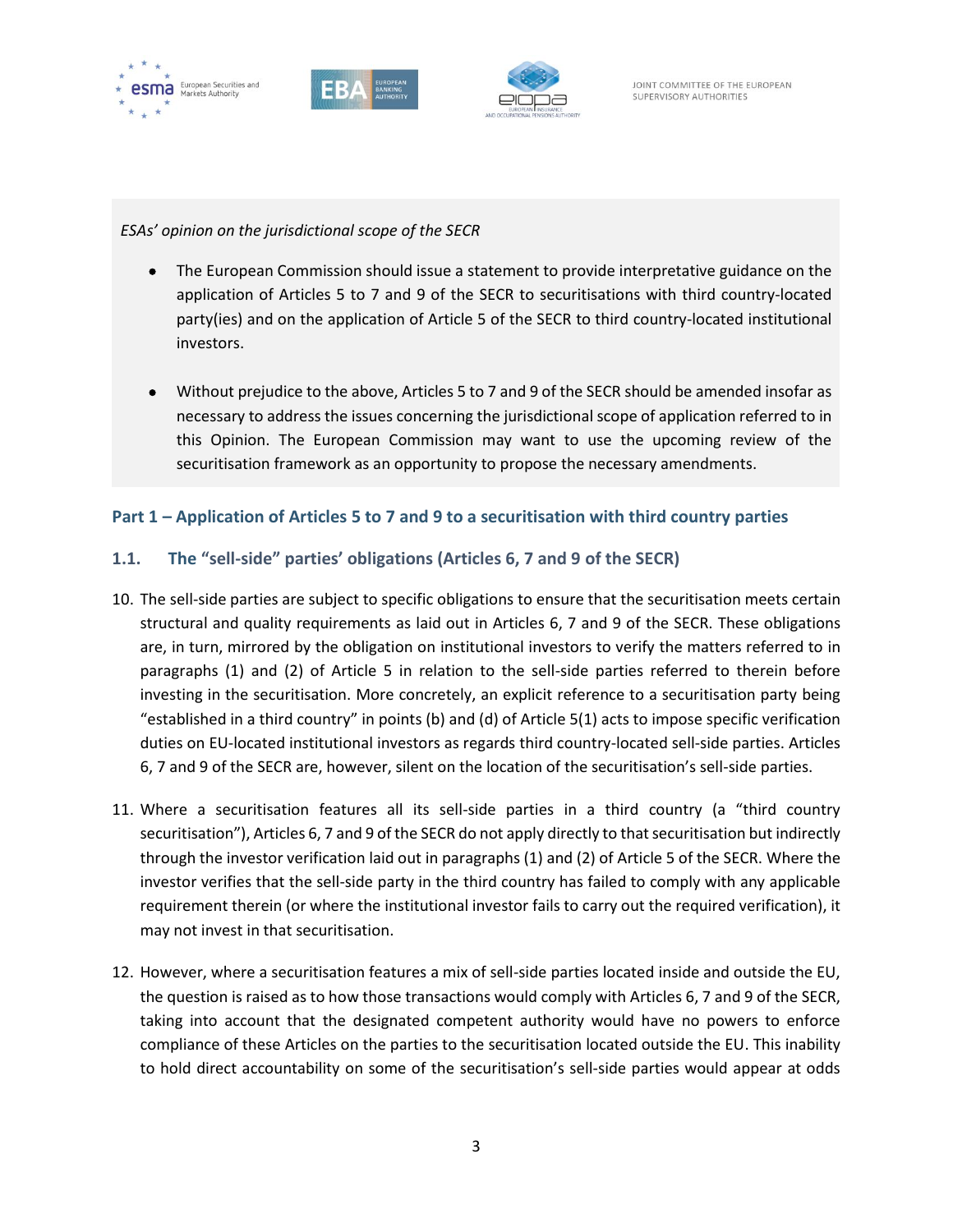





with the SECR's objective of ensuring that the transaction complies with certain minimum standards (see paragraph 10).

- 13. The ESAs are of the opinion that the SECR does not require that all the securitisation's sell-side parties be located in the EU for the transaction to comply with Articles 6, 7 and 9 of the SECR. However, in order to clarify how transactions with a mix of sell-side parties located inside and outside the EU would meet these Articles, the ESAs envisage two possible interpretations:
	- (a) Option 1: similarly to third country securitisations (see paragraph 11), Articles 6, 7 and 9 of the SECR do not apply directly to the securitisation's sell-side party in the third country but indirectly through the investor verification laid out in paragraphs (1) and (2) of Article 5 of the SECR. Any breach of those Articles by the sell-side party in the third country that remained uncured would simply render the securitisation non-compliant with the SECR, as a result of which institutional investors in the EU would be unable to invest in it (or where the breach had occurred subsequently to the securitisation issuance, the investor in the EU should sell the notes);
	- (b) Option 2: without prejudice (and in addition) to the investor verification duty as applicable to the relevant case, the securitisation's sell-side party located in the EU should be directly responsible for complying:
		- with the obligations laid down in Articles 6 and 9 of the SECR, provided in the latter case that the securitisation sell-side party located in the EU has overall responsibility for setting or applying the credit-granting criteria in relation to exposures to be securitised (see section 1.1.3); and
		- with the main disclosure obligation under Article 7 (see section 1.1.2) in respect of the relevant securitisation.

In the event of breaching any of those obligations, the sell-side party in the EU could be held accountable under those Articles, notwithstanding the eventual non-compliance of the securitisation as a whole with the SECR that would, in any event, result from an uncured breach.

- 14. As doubts on the manner to comply with Articles 6, 7 and 9 of the SECR operate to dissuade market participants from engaging in securitisations, the ESAs are of the view that the Commission should clarify through interpretative guidance which interpretation of those Articles should be upheld between the two envisaged in paragraph 13. For these purposes, the ESAs would advise the Commission to adopt the interpretation referred to as option 2 for the following reasons:
	- (a) the inability to hold third country-located parties accountable under the SECR poses practical challenges on the ability of the ESAs and the competent authorities to effectively supervise that securitisations comply with the Regulation;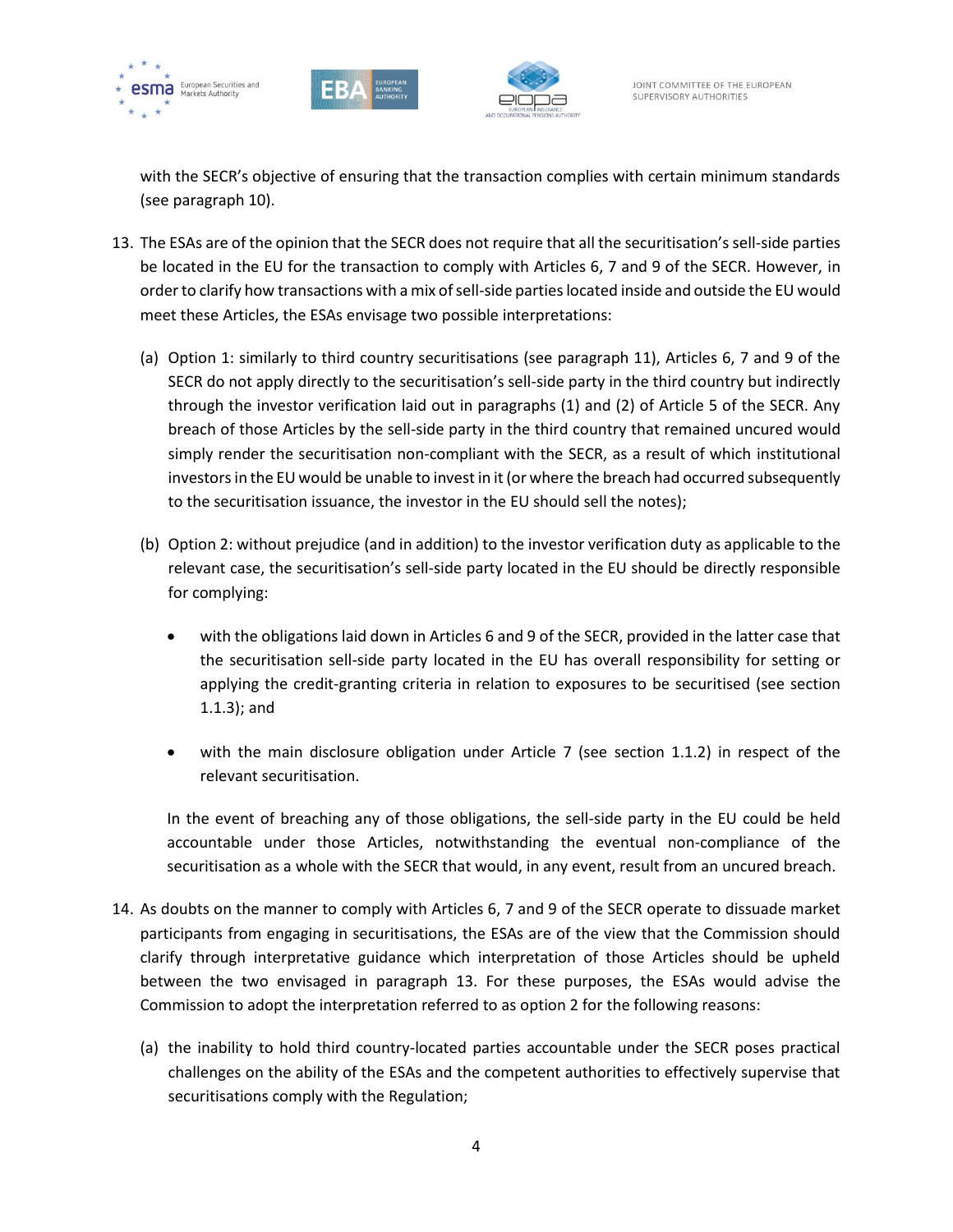

.





(b) the overall purpose sought by the SECR to uphold certain minimum structural and quality standards would be better served if a sell-side party could be held accountable in the EU for the breach in respect of a securitisation, alongside the checks that institutional investors in the EU would have to carry out in accordance with Article 5.

*ESAs' opinion on the interpretation of Art. 6, 7 and 9 where a securitisation features sell-side parties in a third country*

- The European Commission should issue interpretative guidance to clarify under which circumstances securitisations featuring one or more (but not all) of its sell-side parties in a third country should be regarded as compliant with Articles 6, 7 and 9 of the SECR.
- For these purposes, the ESAs invite the European Commission to have regard to the suggested interpretation of Articles 6, 7 and 9 of the SECR referred to as option 2 in paragraph 13 of this Opinion and in subsections 1.1.1 to 1.1.3 for the reasons laid out in paragraph 14
- Notwithstanding the foregoing, should the European Commission take the view that the abovereferred option 2 interpretation may not be upheld under the current SECR, the ESAs invite the Commission to take the opportunity provided by the upcoming securitisation framework review to propose all the necessary amendments in Articles 6, 7 and 9 of the SECR to implement that option 2 interpretation as a legal requirement.
- 15. The following subsections will examine how option 2 would operate in practice and other relevant issues for each of Articles 6, 7 and 9 of the SECR.

#### **1.1.1. The risk retention obligation (Art. 6 of the SECR)**

- 16. The SECR requires the originator, the original lender or the sponsor to retain at least 5 per cent of the material net economic interest in the securitisation transaction for the life of the transaction.
- 17. The purpose of this requirement is to ensure a proper alignment of interests between those parties and the institutional investor in the securitisation.
- 18. As Article 6 of the SECR clearly provides, the risk retention obligation may be met *alternatively* by either of the securitisation's originator, original lender or sponsor, so it suffices that one of them retains the material net economic interest for this obligation to be met in relation to a securitisation.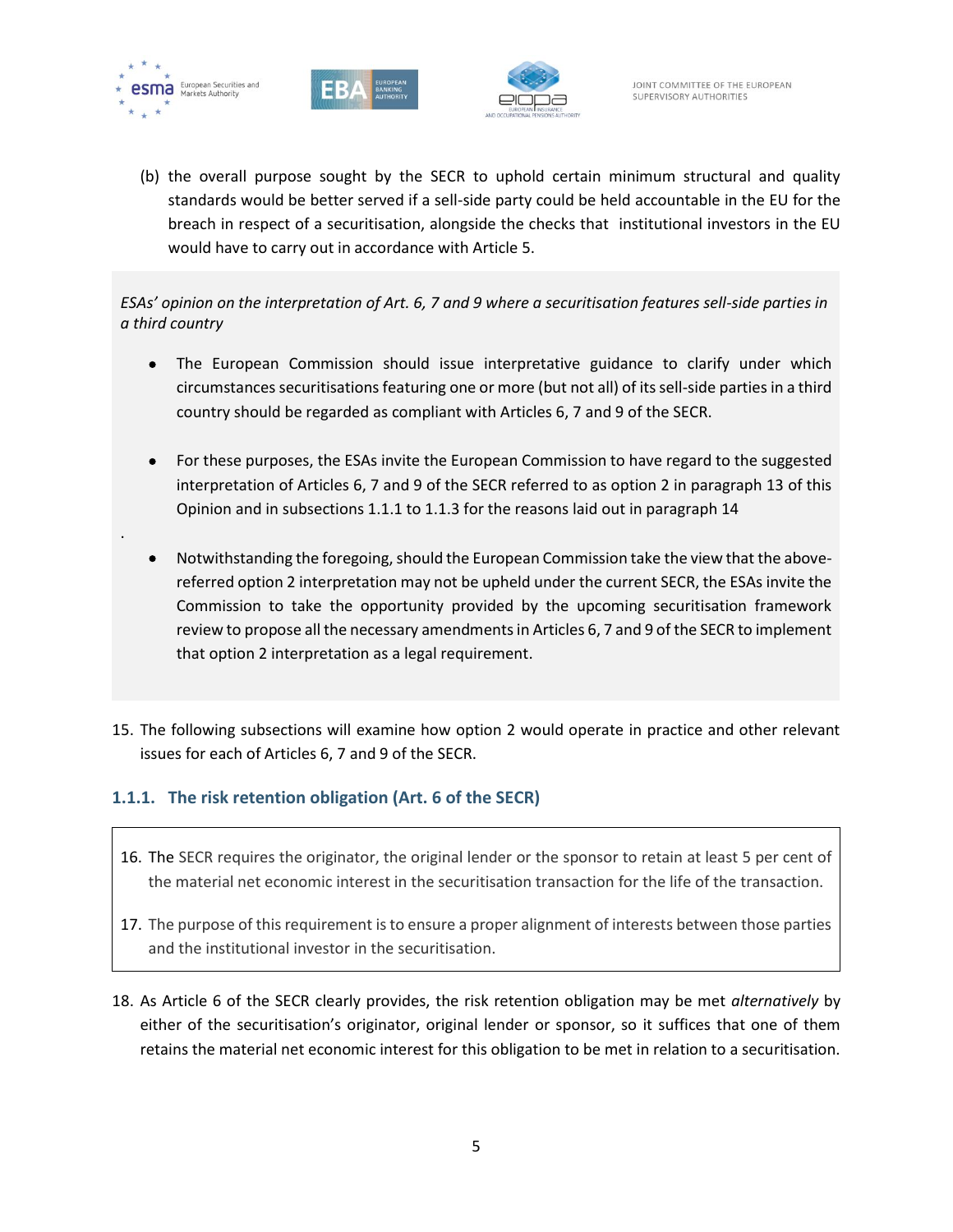





19. In line with the preferred interpretation of Article 6 of the SECR referred to in paragraph 13(b), where one or more of the securitisation's originator, original lender or sponsor are located in a third country, the party or parties among them located in the EU should be the sole responsible for retaining the net economic interest in the transaction. In this scenario, there would be no obligations under Article 6 that the transaction's relevant sell-side party(ies) in the third country would need to comply with.

## **1.1.2. The transparency obligation (Art. 7 of the SECR)**

- 20. The originator, the sponsor and the SSPE of a securitisation must make available to current and prospective institutional investor and to the competent authorities the information referred to in Article 7 of the SECR.
- 21. These parties must comply with the transparency obligation by providing information at different intervals and on an ad hoc basis. The disclosures must be made in accordance with the templates set out in the Commission Delegated Regulation (EU) 2020/1224<sup>4</sup> and Commission Implementing Regulation (EU) 2020/1225<sup>5</sup>.
- 22. As it is noteworthy and unlike the risk retention obligation, the transparency obligation is imposed *jointly* on the securitisation's originator, sponsor and SSPE, which must designate one among them to make the required disclosures. The party so designated is referred to as "*the entity responsible for reporting the information*" in para. 2 of Article 7 of the SECR.
- 23. In line with the preferred interpretation of Article 7 of the SECR referred to in paragraph 13(b), where one or more of the securitisation's originator, sponsor or SSPE are located in a third country, they should designate either party among those that is located in the EU as the *"entity responsible for reporting the information*". Hence, the main obligation of making disclosures should be carried out by one of the sell-side parties in the EU, subject to all the other sell-side parties (including those in the third country) making the designation referred to in paragraph (2) of Article 7 of the SECR.
- 24. Furthermore, the transaction parties should set up appropriate arrangements in the securitisation contractual documents to ensure compliance with Article 7 of the SECR where one or more of those sell-side parties is located in a third country. In particular, the transaction's sell-side party(ies) located in a third country should be subject to explicit obligations under the securitisation contractual

<sup>&</sup>lt;sup>4</sup> Commission Delegated Regulation (EU) 2020/1224 of 16 October 2019 supplementing Regulation (EU) 2017/2402 of the European Parliament and of the Council with regard to regulatory technical standards specifying the information and the details of a securitisation to be made available by the originator, sponsor and SSPE (OJ L 289, 3.9.2020, p. 1).

<sup>&</sup>lt;sup>5</sup> Commission Implementing Regulation (EU) 2020/1225 of 29 October 2019 laying down implementing technical standards with regard to the format and standardised templates for making available the information and details of a securitisation by the originator, sponsor and SSPE (OJ L 289, 3.9.2020, p. 217).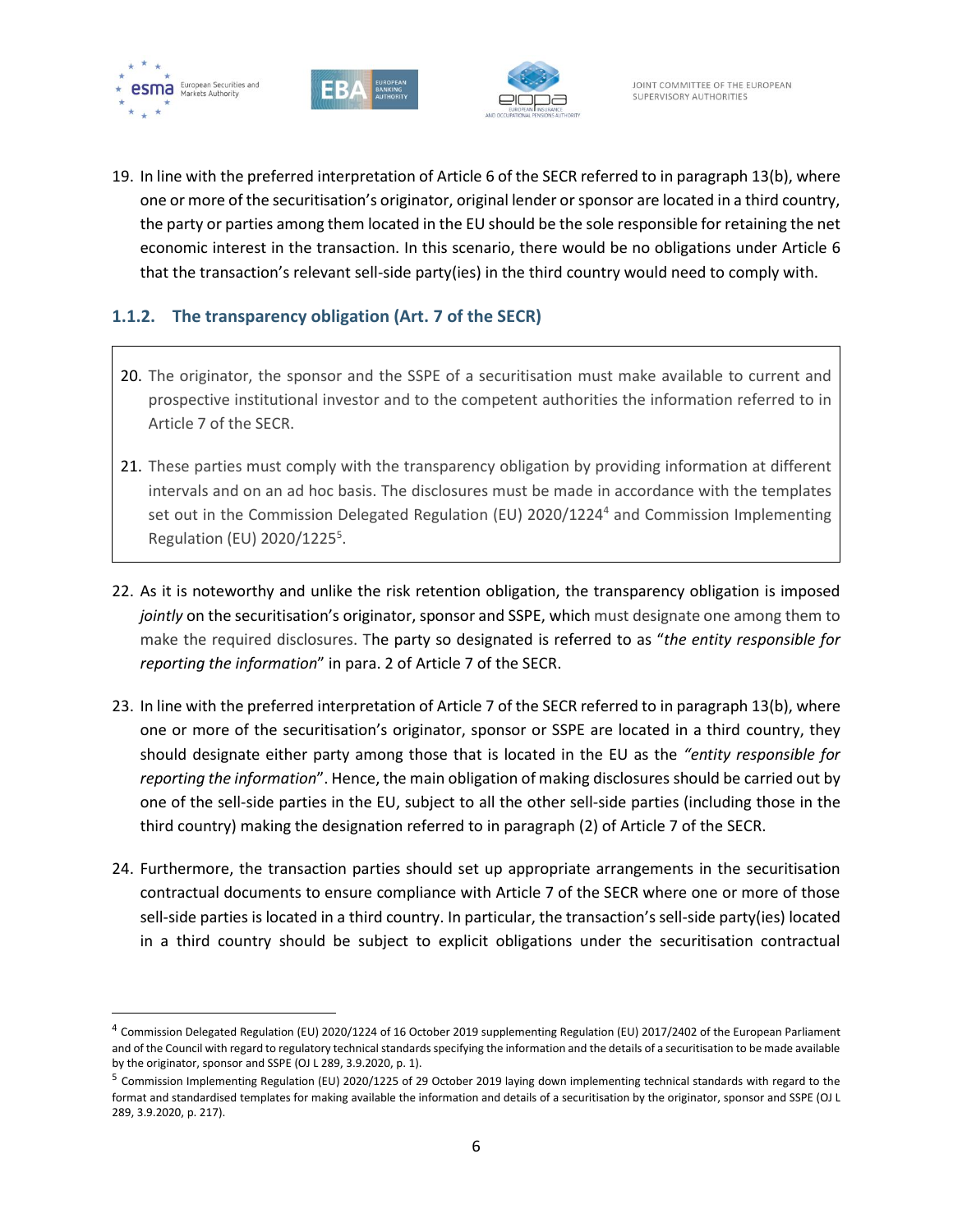





arrangements to provide the necessary information and documents to the "*entity resposible for reporting the information*" for this entity to make the required disclosures under Article 7 of the SECR.

# **1.1.3. The credit-granting criteria obligation (Art. 9 of the SECR)**

- 25. Originators, sponsors and original lenders must apply to "*exposures to be securitised*":
	- a) *"the same sound and well-defined criteria for credit granting which they apply to non-securitised exposures" and*
	- b) *"the same clearly established processes for approving and where relevant amending, renewing and refinancing credits".*
- 26. In line with the preferred interpretation of Article 9 of the SECR referred to in paragraph 13(b), where one or more of the securitisation's sponsor, originator or original lender are located in a third country, the party or parties located in the EU should be responsible for ensuring that the "*exposures to be securitised"* are applied the credit-granting criteria and subject to the same processes for approving and renewing credits as non-securitised exposures in accordance with that article, provided that the securitisation sell-side party located in the EU has overall responsibility for setting or applying the credit-granting criteria on the exposures to be securitised. Examples of such securitisation parties could include the sponsor of an ABCP programme, insofar as party responsible for setting and/or verifying the asset purchase criteria of the ABCP programme, or an originator or original lender that is also a parent undertaking in relation to the securitised exposures of its subsidiaries.
- 27. Without prejudice to the above, it should be noted that the securitisation sponsor is referred to in Article 9 but not in Article 5(1)(b) of the SECR. This leads to an apparent gap in the current framework, whereby the sponsor of a securitisation must comply with Article 9 but, where it is not located in the EU, it is not subject to the verification by the institutional investor in iaccordance with Article 5(1)(b) of the SECR. It is, however, unclear whether there are good grounds to include a reference to the sponsor in Article 5(1)(b) as well.
- 28. For instance, given that the purpose of this requirement is to provide a safeguard against the originate to distribute model, the sponsor's interests in this regard are already more closely aligned with those of the institutional institutional investor than the originator's. Hence, imposing a duty on the institutional institutional investor to verify that the sponsor complies with this requirement may be burdensome and an inefficient use of institutional investor's resources.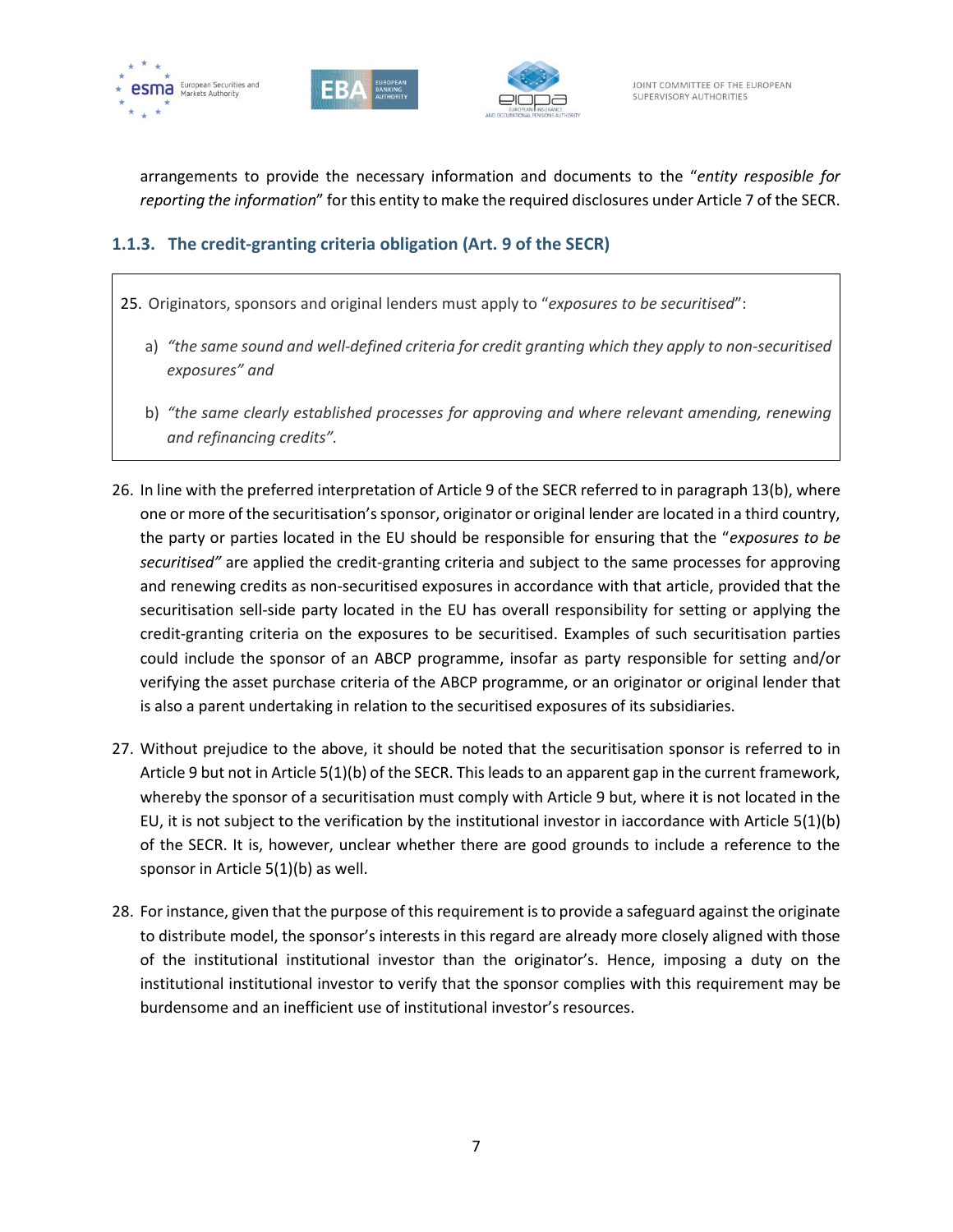





*ESAs' opinion on amending Art. 5(1)(b) of the SECR to include a reference to sponsors located in third countries*

• The ESAs advise the European Commission to investigate the convenience and appropriateness of including a reference to sponsors located in a third country in Article 5(1)(b) of the SECR.

## **1.2. The "buy-side" parties' obligations: Due diligence requirements (Art. 5 of the SECR)**

# **1.2.1. Scope of "Institutional investors" and potential scenarios**

- 29. The due diligence requirements fall on "institutional investors" as defined in Article 2(12) of the SECR.
- 30. By virtue of Article 5 of the SECR, institutional investors must verify that the transaction's sell-side parties have complied with their respective credit granting criteria, risk retention and transparency requirements and certain other specifically-defined due diligence requirements on securitisation positions prior to investing in them.
- 31. In particular in relation to the transparency requirements, point (e) of Article 5(1) of the SECR obliges institutional investors to verify that the originator, sponsor or SSPE has "where applicable, made available the information required by Article 7 of the SECR in accordance with the frequency and modalities provided for in that Article".
- 32. For the purposes of this Opinion, the following two scenarios involving parties in a third country should be considered in connection with Art 5 of the SECR:
	- a) institutional investors established in the EU that invest in securitisations with a third country nexus; and
	- b) subsidiaries of EU institutional investors located in third countries where they fall within the perimeter of regulatory consolidation, even if they invest in a securitisation with no EU link, by operation of Article 14 of Regulation 575/2013 (the "CRR"), as amended by Regulation 2019/876, where it applies to their parent.

# **1.2.2. Verification duties (paras. 1 and 2 of Art. 5 of the SECR)**

33. We noted in previous section 1.1 that the verification duties on the buy-side parties referred to in points (b) and (d) of Article 5(1) of the SECR in relation to sell-side parties located in a third country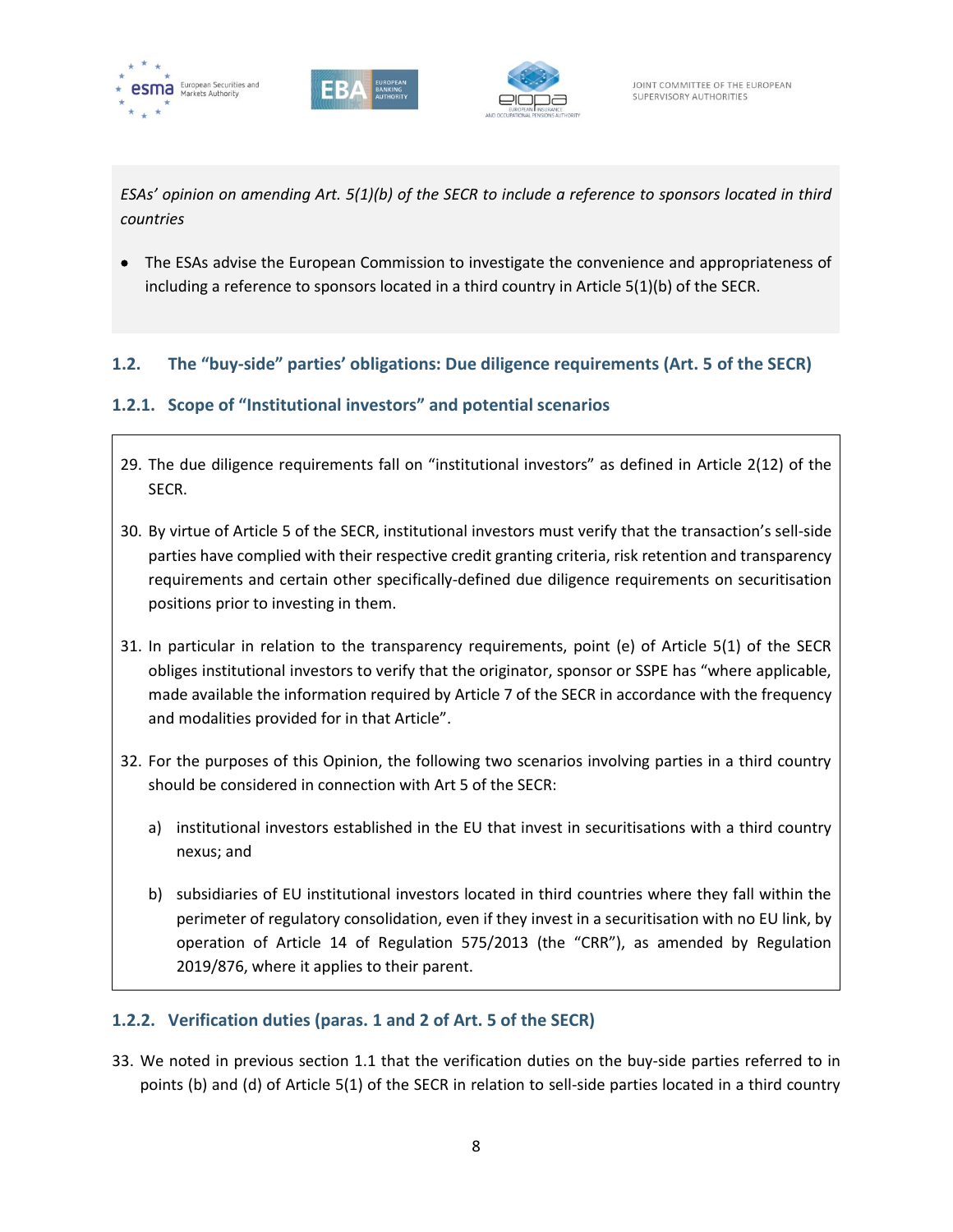





mirror the respective risk retention and credit granting criteria requirements on the sell-side parties located in the EU as per Articles 6 and 9 of the SECR. .

- 34. Article 5(1)(e) of the SECR similarly mirrors Article 7. While it is noticeable that Article 5(1)(e) is silent on the location of the transaction parties, the obligation to verify that the originator, sponsor or SSPE has complied with Article 7 of the SECR may be understood as including third country securitisations, where the party responsible for making the disclosures would be located outside the EU.
- 35. While the SECR's approach for points (b), (d) and (e) of Article 5(1) is identical, the practical implications vary greatly. For instance, it may be relatively straightforward for a third country sell-side party to comply with obligations under third country law that are equivalent to the risk retention and credit granting criteria obligations and, accordingly, it would also be fairly straightforward for EUlocated institutional investors to verify the matters referred to in points (b) and (d) of Article 5(1) of the SECR.
- 36. By contrast, transparency requirements are a far more complex set of obligations. The third country law governing the relevant securitisation is very unlikely to set out transparency requirements matching line by line those laid down in Article 7 of the SECR. In particular, given the reference to complying with the "frequency and modalities" of disclosure referred to in Article 7 of the SECR, it seems that the third country securitisation would have to use ESMA templates or, at a minimum, templates with the same content, and that those be disclosed with the same frequency as that of ESMA's. However, the use of ESMA templates would most likely not be required for any such third country securitisation and would not be envisaged unless institutional investor in the EU were specifically targeted. Furthermore, there is no flexibility within Article 5(1)(e) of the SECR to waive or modify generally for a third country, or on an ad hoc basis for a transaction, concrete transparency requirements.
- 37. Accordingly, it seems very unlikely, or at least very challenging, that EU-located institutional investors would currently be able to discharge the requirement set out in Article 5(1)(e) of the SECR in relation to third country securitisations, as a result of which they will not be able to invest in them.
- 38. While the SECR's preeminent objective of protecting EU institutional investor investing in third country securitisations is well understood and should be upheld in all cases, the ESAs are of the view that the current verification duty laid out in Article 5(1)(e) of the SECR may be overly inflexible for third country securitisations and should be reassessed to determine whether more flexibility could be added to the framework without undermining its ultimate objective.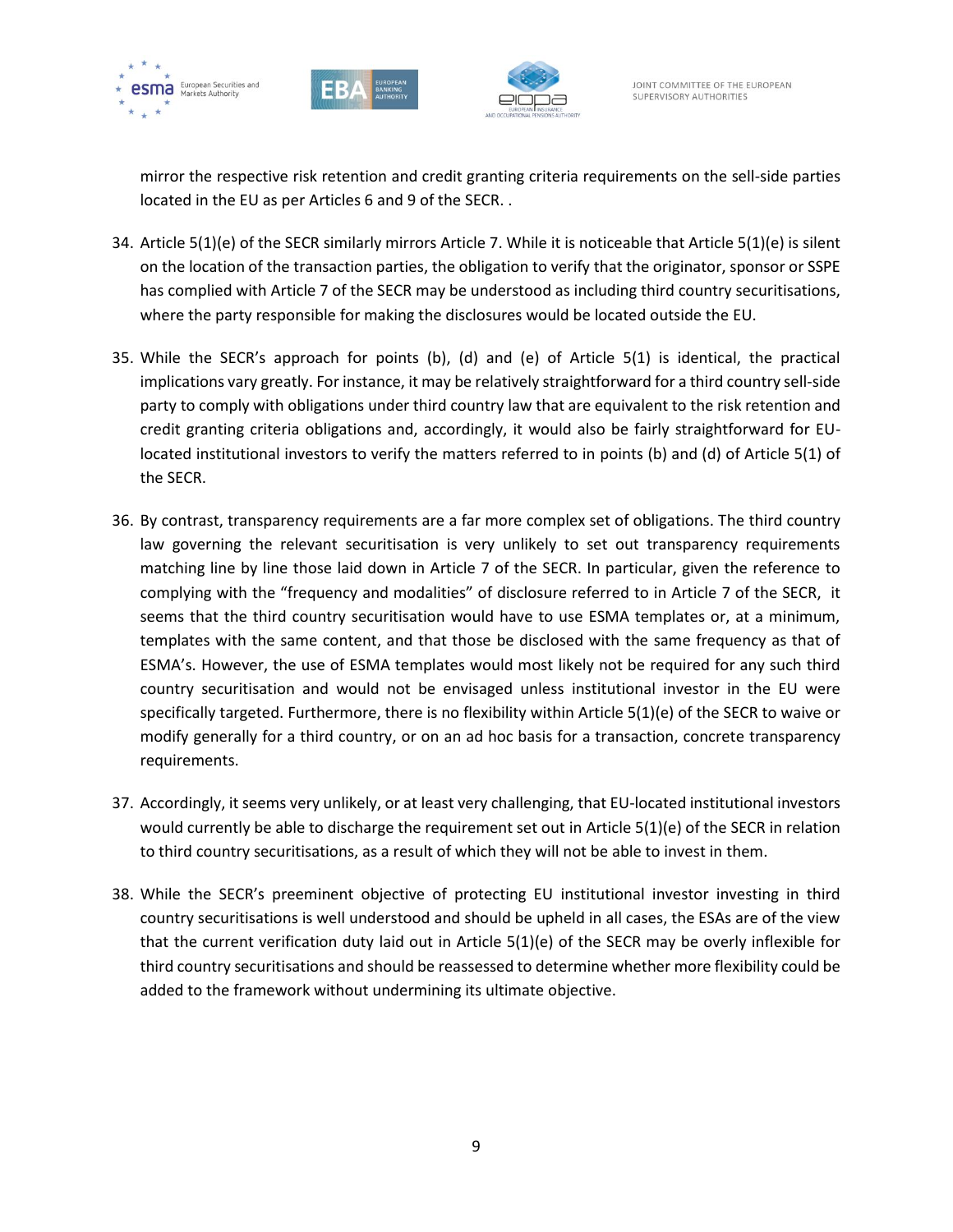





*ESAs' opinion on a third country equivalence regime for transparency requirements*

- The European Commission should assess the feasibility of incorporating a third country equivalence regime for transparency requirements in relation to third country securitisations, as part of the review envisaged in Article 46(e) of the SECR.
- For a third country law to be regarded as equivalent to Article 7 of the SECR, it should impose a requirement on the securitisation's sell-side parties to make available to institutional investors or potential institutional investors:
	- a) the same or substantially the same information as that required by Article 7 of the SECR;
	- b) with sufficient "frequency" even if the exact frequency of disclosure is not exactly the same as that required under Article 7 of the SECR;
	- c) in a "modality" of disclosure in the form of disclosure templates of similar quality and granularity as those set out in the Commission Delegated Regulation (EU) 2020/1224 and Commission Implementing Regulation (EU) 2020/1225.
- Third countries would be declared as equivalent for these purposes by a decision of the European Commission, having regard to advice provided by ESMA.
- Where a third country's securitisation transparency requirements have been assessed as equivalent, the institutional investors' duty laid down in Article 5(1)(e) of the SECR (in combination with the obligations laid down in Article 5(3) and (4)) of the SECR would be discharged by verifying that either of the originator, sponsor or SSPE in the third country has made available the information required in accordance with those transparency requirements and with the frequency and in the modalities provided for therein.

#### **1.2.3. Third country-based subsidiaries of EU-based institutional investors**

39. These subsidiaries are third country-based investors but they are indirectly captured by Article 5 of the SECR through the obligation of their EU-based parent company to ensure the consolidated application of this Article in accordance with Article 14 of Regulation 575/2013, as amended by Regulation 2019/876 (the Capital Requirements Regulation or CRR). The parent company is obliged to ensure that their subsidiaries "which do not fall under the CRR implement arrangements, processes and mechanisms to ensure compliance" with Article 5 of the SECR.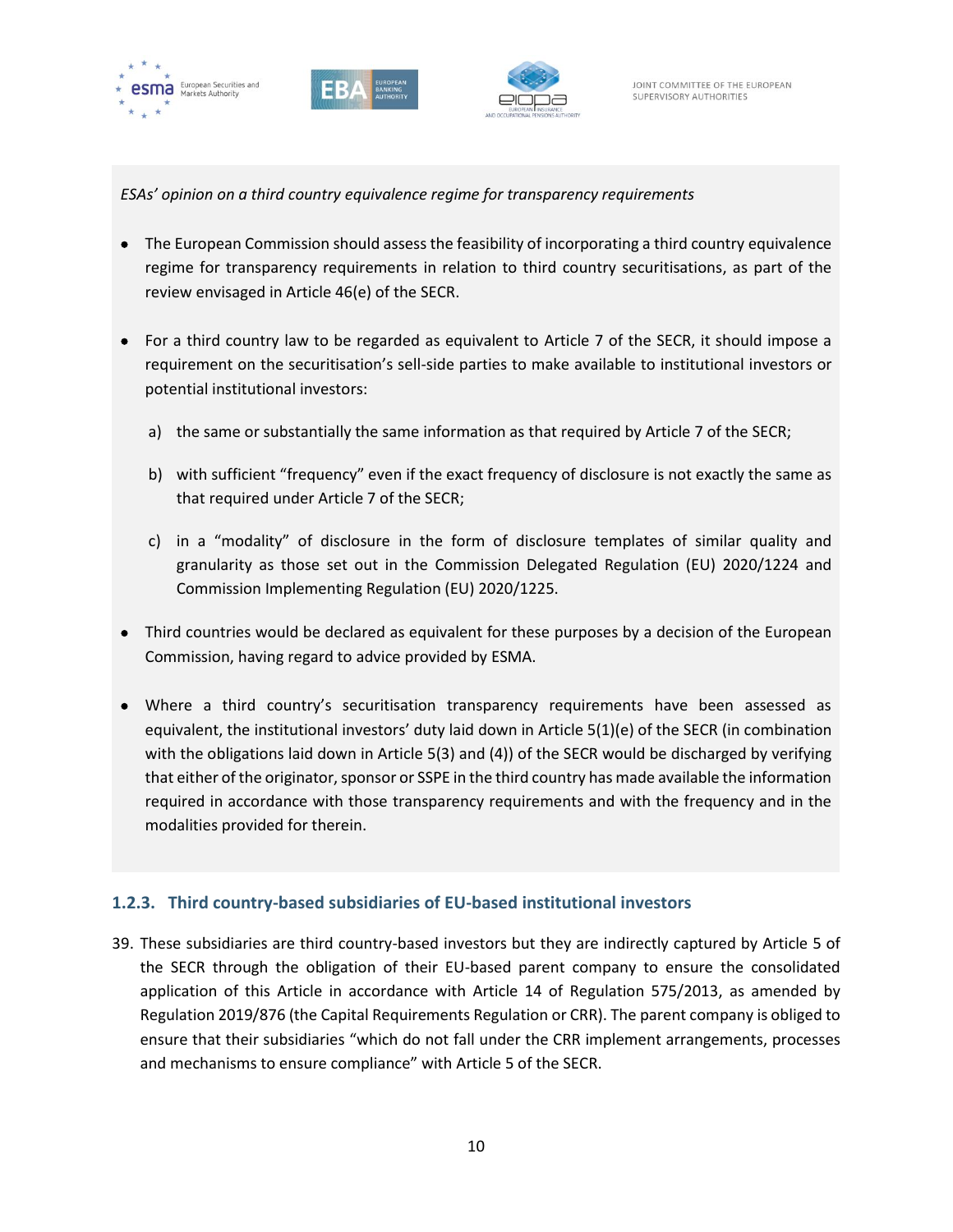





- 40. The extent of the obligation on the EU parent and the consequences of a breach are not precisely defined, which leads to uncertainty as to whether the subsidiary in the third country must in practice comply on a line-by-line basis with Article 5 as if it were an EU-based investor. Hence, the third country subsidiaries of EU parents subject to the SECR face the same challenges as EU institutional investor investing in third country securitisations referred to above, in particular as regards the compliance of disclosures in the third country with Article 7 of the SECR. However, those challenges are compounded by the much weaker link of these subsidiaries with the EU and create a significant compliance burden on and competitive disadvantage for EU-headed groups with operations in third countries vis-à-vis local players.
- 41. Without prejudice to potential third country equivalence assessments, ad hoc arrangements for these groups should be considered as well to cater to their distinctive features compared to institutional investors "genuinely" located in the EU. For instance, it should be noted that the specific purpose of this requirement in Article 14 of the CRR is not to protect the subsidiary in the third country itself, but the soundness of the EU parent and its safety from contagion risk. The ESAs are of the view that this purpose could be met not only through the subsidiary's complying with Article 5 of the SECR, but also through certain other alternatives for those cases where the parent in the EU is unable to ensure the subsidiary's compliance with that Article or where such compliance is deemed as unduly burdensome. Article 14 of the CRR, therefore, should be amended to provide for such alternatives.

*ESAs' opinion on amending Art. 14 of the CRR, in connection with Art. 5(1) to (4) of the SECR, to provide for alternatives to compliance with the latter Article*

- Article 14 of the CRR should be amended to allow the EU parent undertaking to ring-fence the third country subsidiary investing in a securitisation from the EU group, where the subsidiary's complying with Article 5(1) to (4) could not be ensured or where it was unduly burdensome for the EU parent.
- The ring-fencing of the relevant subsidiary would be done through the structural separation of the third country-based subsidiary from the core EU group to prevent or mitigate any potential contagion risk, subject to the satisfaction of the parent's competent authority.
- Where the EU parent may not ring fence its subsidiary in a third country for these purposes or where the ring-fencing is unduly burdensome, the competent authority should be able to impose proportionate investment limits on the subsidiary's investments in third country securitisations by reference to the consolidated situation of the EU parent.
- The power to assess the appropriateness of the alternatives to the third country-based subsidiary's compliance with Article 5(1) to (4) of the SECR should rest with the consolidated prudential supervisor of the group, in consultation with the resolution authority.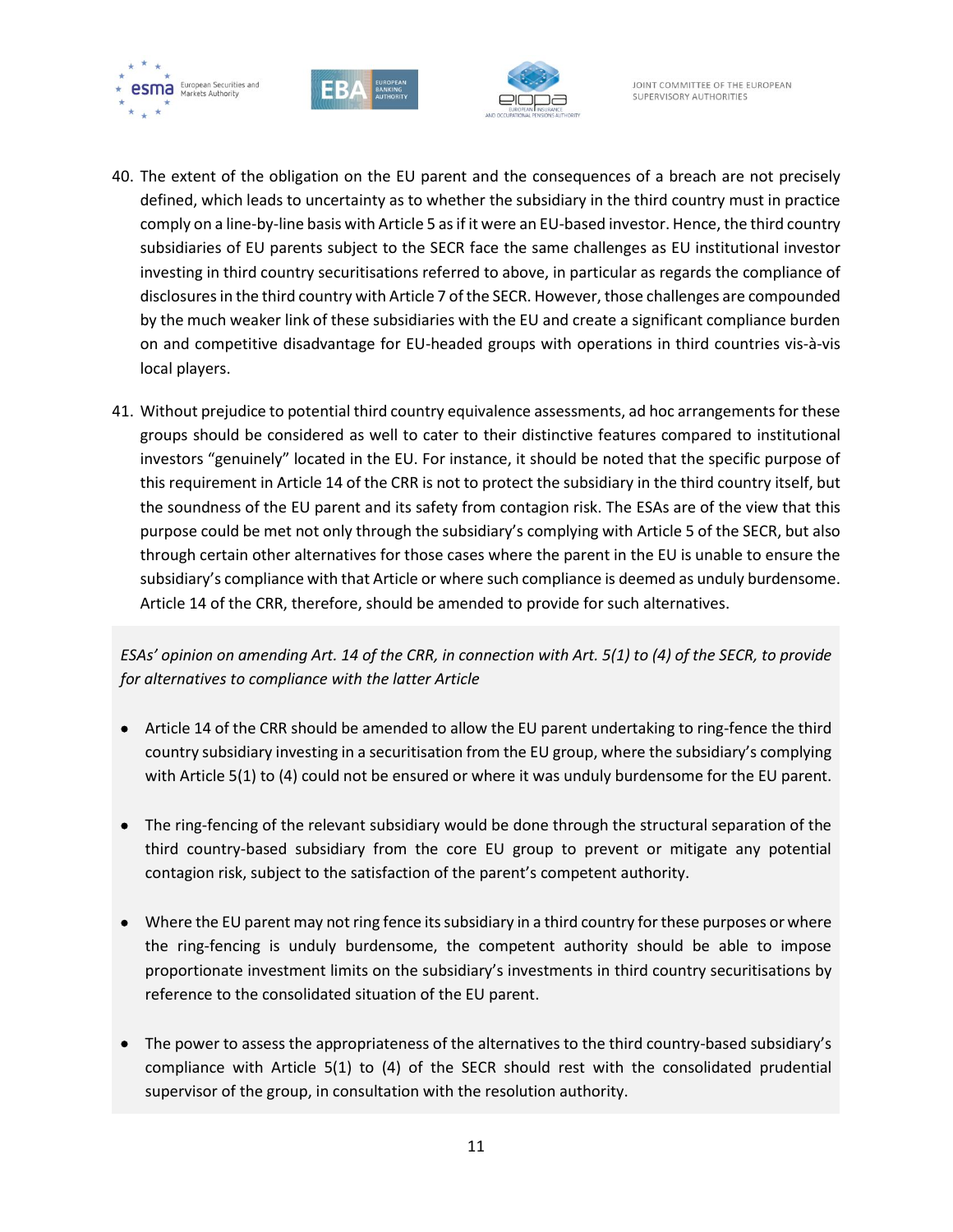



#### **Part 2 – Application of the SECR's provisions to investment fund managers**

# **2.1 The application of the definition of institutional investors under Article 2(12)(d) of the SECR to non-EU Alternative Investment Fund Managers (AIFMs)<sup>6</sup>**

- 42. The definition of 'institutional investors' in Article 2(12)(d) of the SECR encompasses alternative investment fund managers (AIFMs) that manage and/or market alternative investment funds (AIFs) in the Union and includes a cross-reference to the AIFM definition in Article 4(1)(b) of the AIFMD.
- 43. The wording of Article 2(12)(d) of the SECR might create uncertainties concerning the application of Article 5 of the SECR (the due diligence obligations) to non-EU AIFMs.
- 44. A literal reading of the Article 2(12)(d) of the SECR might suggest that if an AIFM (as defined in Article  $4(1)(b)$  the AIFMD<sup>7</sup>) manages and/or markets one or more AIFs in the EU, it will qualify as an 'institutional investor' for the purposes of the SECR. Therefore, in principle, non-EU AIFMs that market AIFs under the AIFMD national private placement regimes (NPPR) fall within the definition of institutional investors, even where the marketing activities in the EU are limited.
- 45. By contrast, the application of Article 2(12)(d) of the SECR in this way seems to be inconsistent with the specific requirements set out in Article 17 AIFMD $<sup>8</sup>$  as regards AIFMs exposed to a securitisation.</sup> Also, questions arise in relation to the supervisory requirements under the SECR, which neither sets out in detail which CA has to supervise compliance of non-EU AIFMs with Article 17 of the AIFMD, nor with Article 5 of the SECR, whereas clearly defined supervisory responsibilities and enforceability are a prerequisite for an effective supervision of the obligations under the SECR.

*ESA's opinion on the application of the SECR's provisions to non-EU AIFMs and amending Articles 2(12)(d) and 5 of SECR and Article 42 of the AIFMD*

- The application of the SECR to non-EU AIFMs should be clarified to avoid divergences in the application of existing requirements.
- The SECR and AIFMD should be amended to ensure that non-EU AIFMs comply with the due diligence obligations set out in Article 17 of the AIFMD and Article 5 of the SECR with respect to those AIFs that they manage and/or market in the Union. The goal is to ensure an appropriate level of protection for EU investors investing in AIFs marketed by non-EU AIFMs.

 $^6$  The recommendations contained in this opinion are without prejudice to the views expressed in the ESMA letter to the European Commission on the AIFMD review dated 18 August 2020:

[https://www.esma.europa.eu/sites/default/files/library/esma34-32-551\\_esma\\_letter\\_on\\_aifmd\\_review.pdf](https://www.esma.europa.eu/sites/default/files/library/esma34-32-551_esma_letter_on_aifmd_review.pdf)

 $^7$  Article 4(1)(b) of the AIFMD defines AIFMs as "legal persons whose regular business is managing one or more AIFs".

<sup>&</sup>lt;sup>8</sup> Article 17 of AIFMD has been replaced by the following: "Where AIFMs are exposed to a securitisation that no longer meets the requirements provided for in Regulation (EU) 2402/2017 (...), they shall, in the best of interest of investors in the relevant AIFs, act and take corrective actions, if appropriate.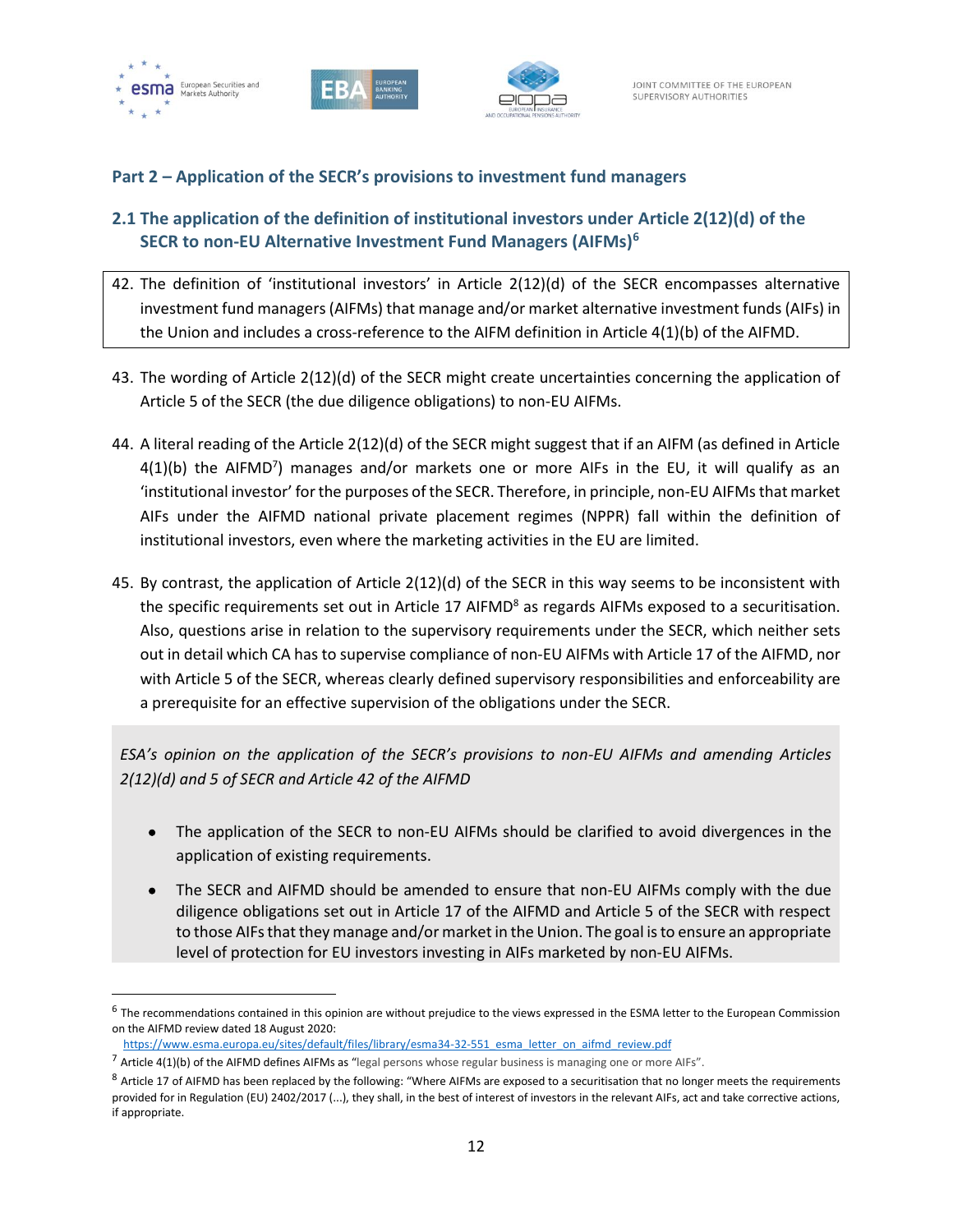





- These amendments should further clarify:
	- a) the wording of Article 2(12)(d) and/or Article 5 of the SECR on whether non-EU AIFMs marketing and/or managing AIFs in the Union are to be considered as 'institutional investors' and therefore, subject to the due diligence obligations under Article 5 of the SECR;
	- b) the application of securitisation-related rules set out in SECR and AIFMD, in particular by including in Article 42 of the AIFMD $9$  a cross-reference to Article 17 of the AIFMD and to the SECR.
- Finally, the legal text should also be amended to clarify in detail the relevant CAs and ensure they have the required supervisory and administrative powers to enforce the applicable obligations under the SECR vis-à-vis non-EU AIFMs.

# **2.2 The application of the definition of institutional investors under Article 2(12)(d) of the SECR to sub-threshold AIFMs**

- 46. The definition of 'institutional investors' in Article 2(12)(d) of the SECR generally refers to alternative investment fund managers (AIFMs), as defined in Article 4(1) (b) of the AIFMD, that manage and/or market alternative investment funds (AIFs) in the Union without any reference to the different types of EU AIFMs.
- 47. The wording of Article 2(12)(d) of the SECR might create inconsistencies in supervision concerning the application of the SECR to both "authorised AIFMs"<sup>10</sup> and "sub-threshold AIFMs"<sup>11</sup> considering that only specific provisions of the AIFMD are to be applied to sub-threshold AIFMs<sup>12</sup>. Should sub-threshold AIFMs be subject to the due diligence obligations set out in the SECR, this would provide for stronger investor protection since investors would in those cases benefit from higher regulatory standards

 $9$  Article 42 of the AIFMD provides for minimum requirements that must be met by third country AIFMs marketing via NPPRs, where available. However, Article 42 does not include a cross-reference to Article 17 of the AIFMD or the SECR.

<sup>&</sup>lt;sup>10</sup> Assets under management exceed EUR 100m or EUR 500m where the portfolios of AIFs consist of AIFs that are unleveraged and where investors cannot redeem their interest in the first five years following the initial investment. AIFMs above these thresholds are required to seek authorisation under the AIFMD comply with all aspect of the AIFMD, whereas sub-threshold AIFMs are merely subject to a registration process and certain reporting requirements. Pursuant to Article 3(5) of the AIFMD, AIFMs below these thresholds may choose to opt in and to seek authorisation under the AIFMD.

 $^{11}$  "Sub-threshold AIFMs" are EU AIFMs below the thresholds set out Article 3(2) of the AIFMD and therefore, largely exempted from the AIFMD requirements.

 $12$  In addition, legislative clarifications as to whether the exempted AIFMs referred to in Article 3(1) and 61(3) of the AIFMD are to be considered as 'institutional investors' in accordance with Article 2(12)(d) of the SECR would be complementary in order to provide clarity for NCAs and market participants.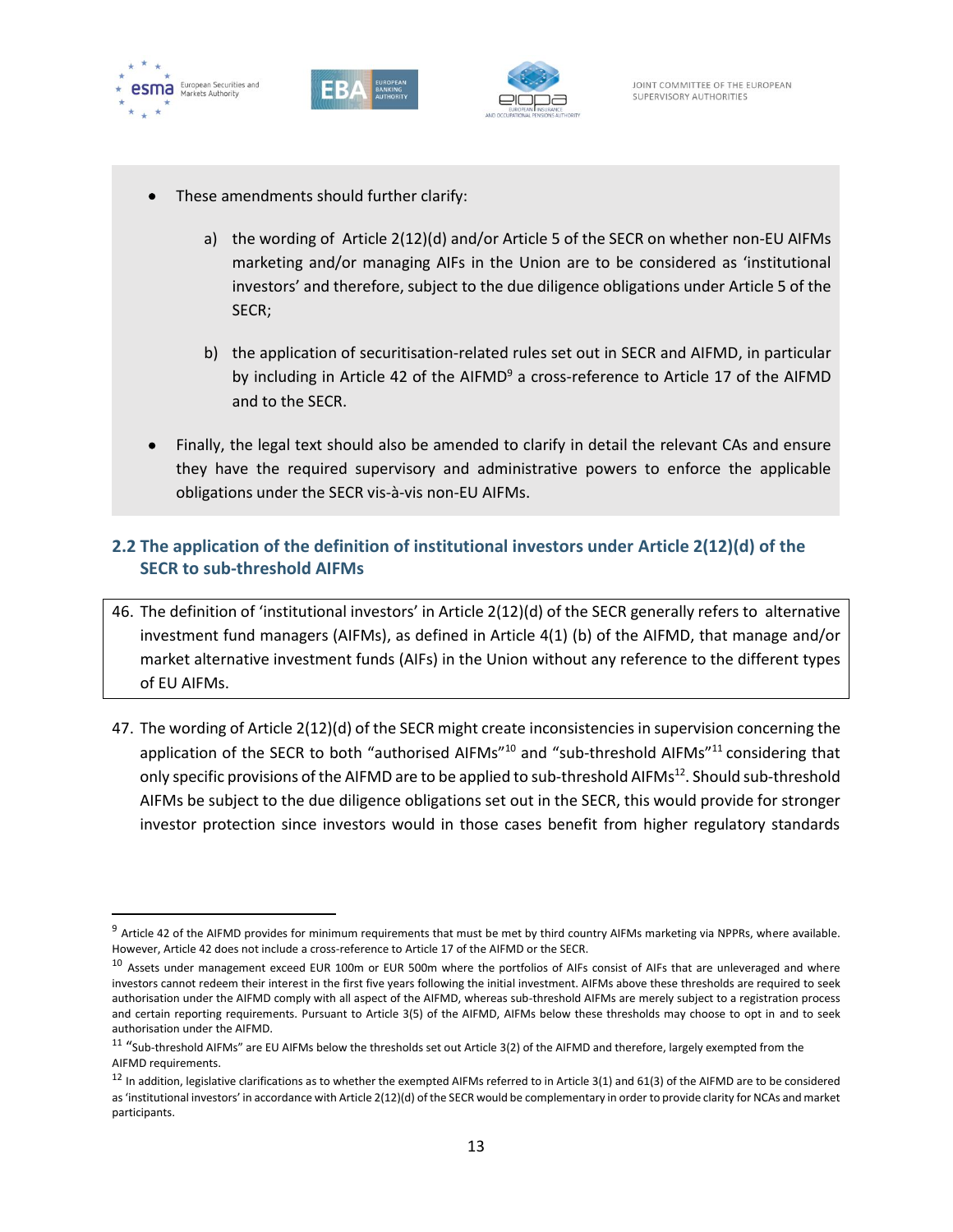





although further consideration should be given to clarifying the supervisory responsibilities and powers of NCA with regard to sub-threshold AIFMs.

*ESAs' Opinion on the application of the SECR's provisions to sub-threshold AIFMs <sup>13</sup> and amendments to the SECR*

- Article 2(12)(d) of the SECR does not explicitly exclude sub-threshold AIFMs from the definition of institutional investor.
- Article 2(12)(d) of the SECR should be amended to clarify whether sub-thresholds AIFMs fall within the definition of institutional investor thereby requiring them to comply with the due diligence requirements under Article 5 of the SECR.
- As the question concerning the appropriate regulation and supervision of sub-threshold AIFMs is currently being analysed in the context of the AIFMD review, the ESAs take the view, as set out in ESMA's letter to the Commission on the AIFMD review, that consideration should be given to the power of Member States to apply additional requirements under their national law to sub-threshold  $AIFMs<sup>14</sup>$  while ensuring coherence between AIFMD and SECR.

# **2.3 The application of Article 5(5) of the SECR to investment fund managers**

- 48. Article 5(5) of the SECR provides that where institutional investors have given to a third party<sup>15</sup> the authority to make investment management decisions that might result in an exposure to securitisation, the institutional investor may instruct that third party to fulfil its due diligence requirements arising under the SECR. According to Article 5(5) of the SECR, this third party becomes subject to the applicable sanctions and/or remedial measures which may be imposed by the relevant CA in the relevant Member States in accordance with Article 32 and 33 of the SECR if it fails to fulfil such obligations, instead of the delegating institutional investor itself.
- 49. As set out above, Article 5(5) of the SECR in connection with the definition of AIFMs might raise uncertainties as to whether an institutional investor may give a non-EU AIFM or sub-threshold AIFM the authority to make investment management decisions that might expose it to a securitisation and instruct that managing party to fulfil its obligations under this Article in respect of any exposure to a securitisation arising from those decisions. Moreover, it is not set out in detail which supervisory powers CAs would have to enforce the obligations under the SECR on them.

<sup>13</sup> Please refer to the ESMA letter on the AIFMD review (as cited above) which recommends that *"the Commission should consider further clarifying the power of Member States to apply additional requirements under their national law to sub-threshold AIFMs*".

 $14$  See the ESMA letter to COM on the AIFMD review (as cited above).

 $15$  Meaning the portfolio manager to which the delegator has given the authority to make investment management decisions.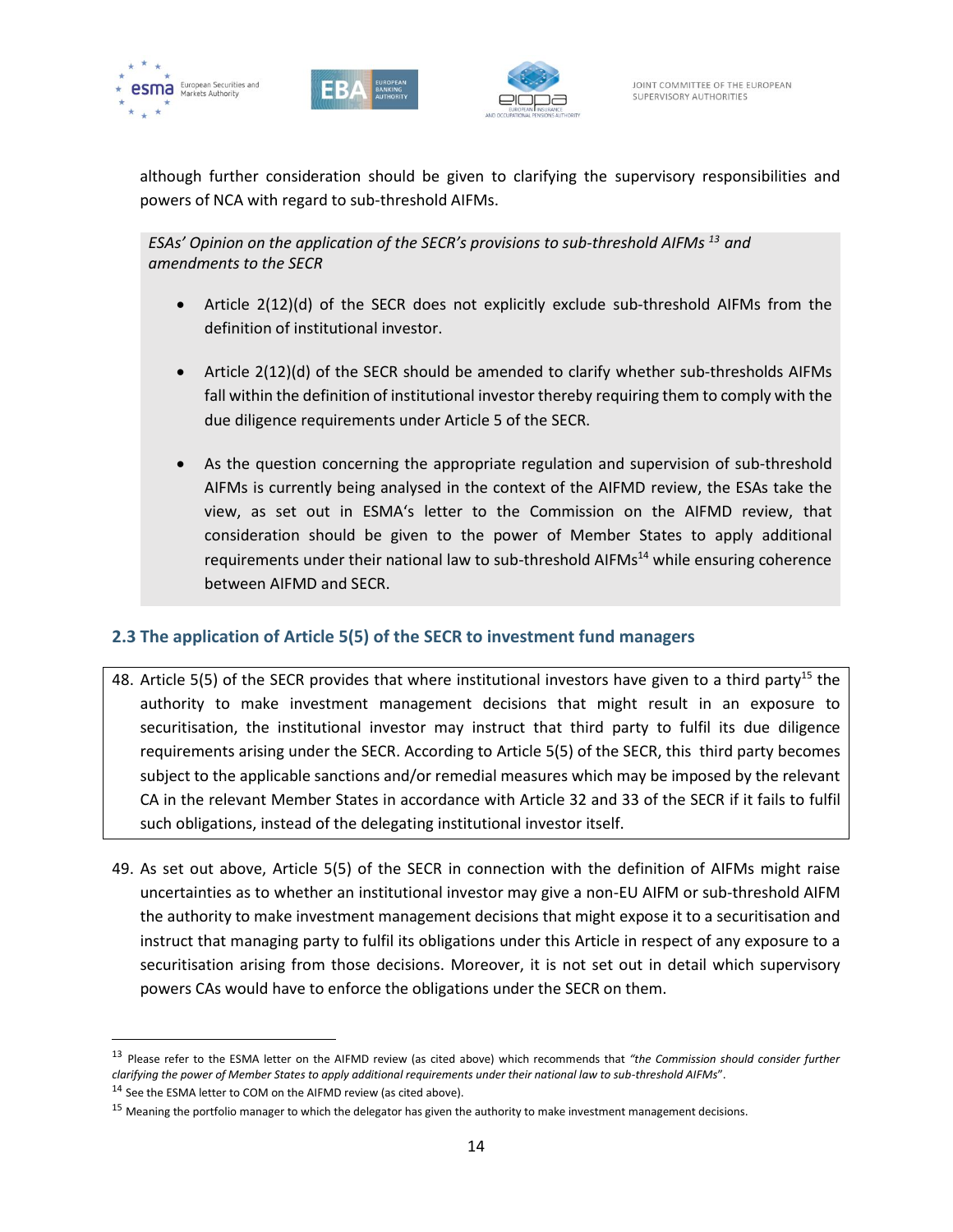





- 50. Permitting a sub-threshold or non-EU AIFM to act as 'managing party' pursuant to Article 5(5) of the SECR seems to be inconsistent with the fact that Article 6(4)(a) of the AIFMD requires that external authorised AIFMs need to obtain an additional license to perform individual portfolio management (so-called discretionary portfolio management). However, the AIFMD provisions do not foresee such a possibility for sub-threshold or non-EU AIFMs. It should also be noted that there are divergent NCAs interpretations where investment management functions for an AIF/UCITS are performed by an AIFM or UCITS management company on a delegation basis. While some NCAs considered these cases as discretionary portfolio management and therefore took the view that MiFID rules would need to be applied, other NCAs argued that the management of AIFs/UCITS on a delegation basis would not be discretionary portfolio management and the relevant AIFM or UCITS management company performing functions on a delegation basis would be subject to AIFMD/UCITS rules. This issue has been already raised in the ESMA letter on the AIFMD review<sup>16</sup> and the Commission is asked to ensure consistent outcomes. Moreover, sub-threshold and non-EU AIFMs are largely exempted from the scope of the AIFMD. Hence, sub-threshold and non-EU AIFMs acting as 'managing party' pursuant to Article 5(5) of the SECR could raise investor protection concerns.
- 51. Moreover, the Article 5(5) regime whereby any sanction under Articles 32 and 33 of the SECR may be imposed on the managing party and not on the institutional investor who is exposed to the securitisation, raises questions as to whether it has an impact on the responsibilities under the AIFMD delegation regime, where the AIFM (or the "delegator") – not the delegate – always retains the ultimate responsibility for the delegated function. As a result of this, AIFMs are subject to due diligence and delegation monitoring obligations to ensure the delegate complies with the applicable rules. In case of non-compliance with these obligations, CAs may then sanction the AIFMs.
- 52. Similar to the AIFMD, the delegation regime of the UCITS Directive specifies that UCITS management companies always retain the ultimate responsibility for the delegated functions. Equally, only UCITS management companies authorised in accordance with Article 6(3)(a) of the UCITS Directive may perform individual portfolio management services.

*ESAs' opinion on the application of Article 5(5) of SECR to investment fund managers and amendments to the SECR*

- Article 5(5) of the SECR would benefit from further legislative amendments to ensure consistent application and avoid a potential conflict with the AIFMD and UCITS delegation regimes.
- Amendments should clarify that the possibility provided in Article 5(5) of the SECR to instruct third parties to fulfil the due diligence requirements arising under the SECR is without prejudice to:

 $^{16}$  See ESMA letter on the AIFMD review (as cited above), p. 5.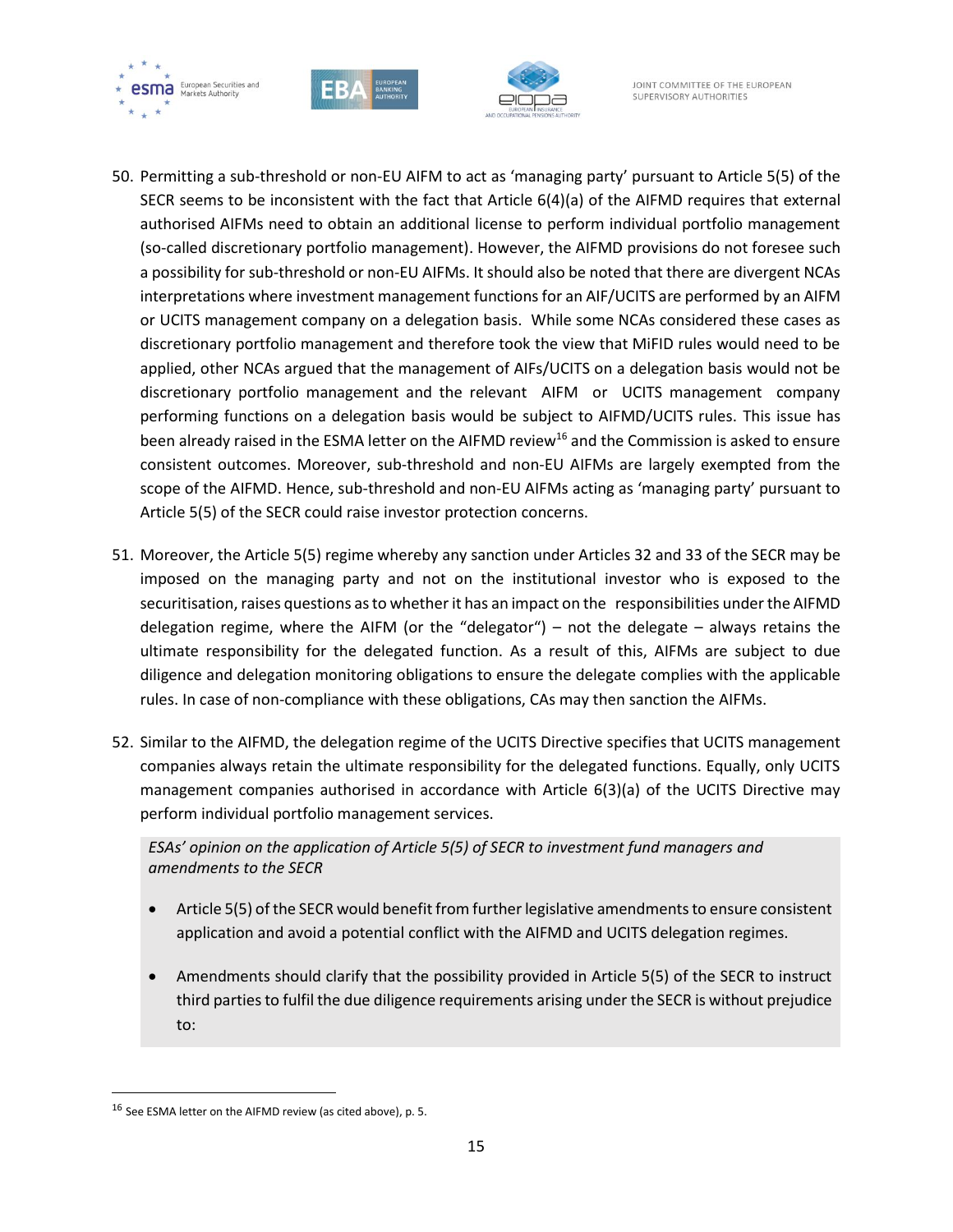





- the AIFMD and UCITS Directive requiring that only AIFMs authorised in accordance with Article 6(4)(a) of the AIFMD and UCITS management companies authorised in accordance with Article 6(3)(a) of the UCITS Directive may perform individual portfolio management services.
- the responsibilities of authorised AIFMs and UCITS management companies, to ensure compliance with the AIFMD and UCITS Directive even where portfolio management functions are delegated to third parties.
- Finally, in case of cross-border delegation, there would be merit in amendments to further clarify the allocation of supervisory responsibilities of the home and the host CAs including on the question which NCA is responsible for the administrative sanctions procedure vis-à-vis the managing party referred to in Article 5(5) of the SECR.

## **2.4 Delegation of day-to-day active portfolio management by sponsors to non-EU AIFMs**

- 53. Article 2(5)(b) of the SECR includes in the definition of sponsor credit institutions or investment firms (other than the originator) that establish an ABCP programme or other securitisation that purchases exposures from third party entities and delegates the day-to-day active portfolio management involved in that securitisation to an entity authorised to perform this activity in accordance with MIFID II, UCITS Directive and AIFMD.
- 54. Article 2(5)(b) of the SECR seems to raise uncertainties as to whether sponsors may only delegate to EU AIFMs, MIFID II investment firms and UCITS management companies authorised in accordance with the AIFMD, MiFID II or the UCITS Directive to perform the specific tasks set out in this Article.

*ESAs' opinion on the application of the SECR's provisions regarding delegation of day-to-day active portfolio management by sponsors and amendments to Article 2(5) of the SECR*

• As regards the application of Article 2(5) of the SECR, Recital  $7^{17}$ of the SECR sets out that sponsors may only delegate the day-to-day active portfolio management of the securitised pool of assets to MiFID investment firms, UCITS management companies and AIFMs authorised to perform such activities (i.e. excluding non-EU AIFMs or sub-threshold AIFMs).

<sup>&</sup>lt;sup>17</sup> Recital 7 states: "A sponsor should be able to delegate tasks to a servicer but should remain responsible for risk management. In particular, a sponsor should not transfer the risk-retention requirement to his servicer. The servicer should be a regulated asset manager such as an undertaking for the collective investment in transferable securities (UCITS) management company, an alternative investment fund manager (AIFM) or an entity referred to in Directive 2014/65/EU of the European Parliament and of the Council (1) (MiFID entity)". Article 2(5) of the SECR states: […] "and delegates the day-to-day active portfolio management involved in that securitisation to an entity authorised to perform such activity in accordance with Directive 2009/65/EC, Directive 2011/61/EU or Directive 2014/65/EU".